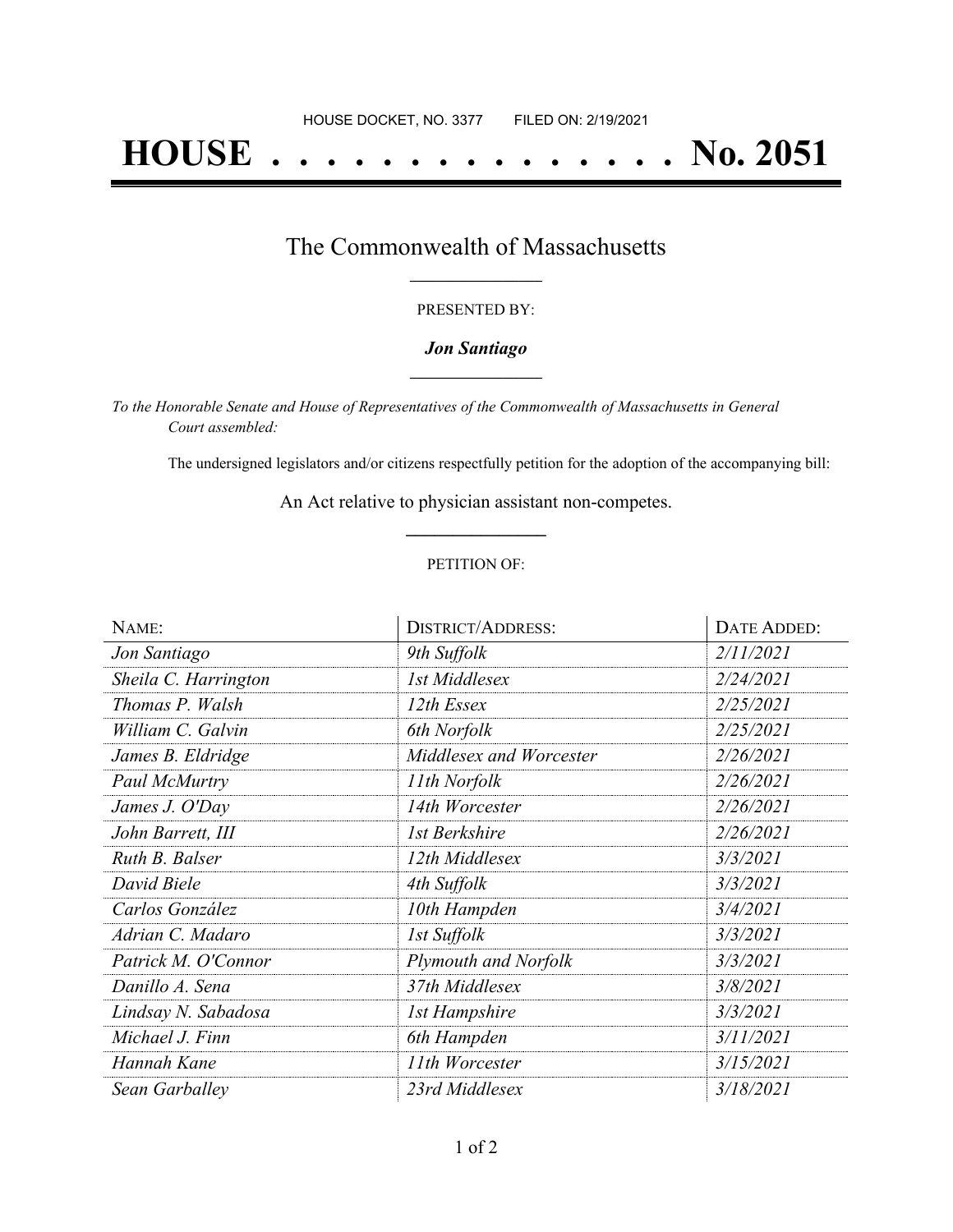| Kenneth I. Gordon | 21st Middlesex | 3/31/2021    |
|-------------------|----------------|--------------|
| Tami L. Gouveia   | 14th Middlesex | רחר<br>4 I Z |